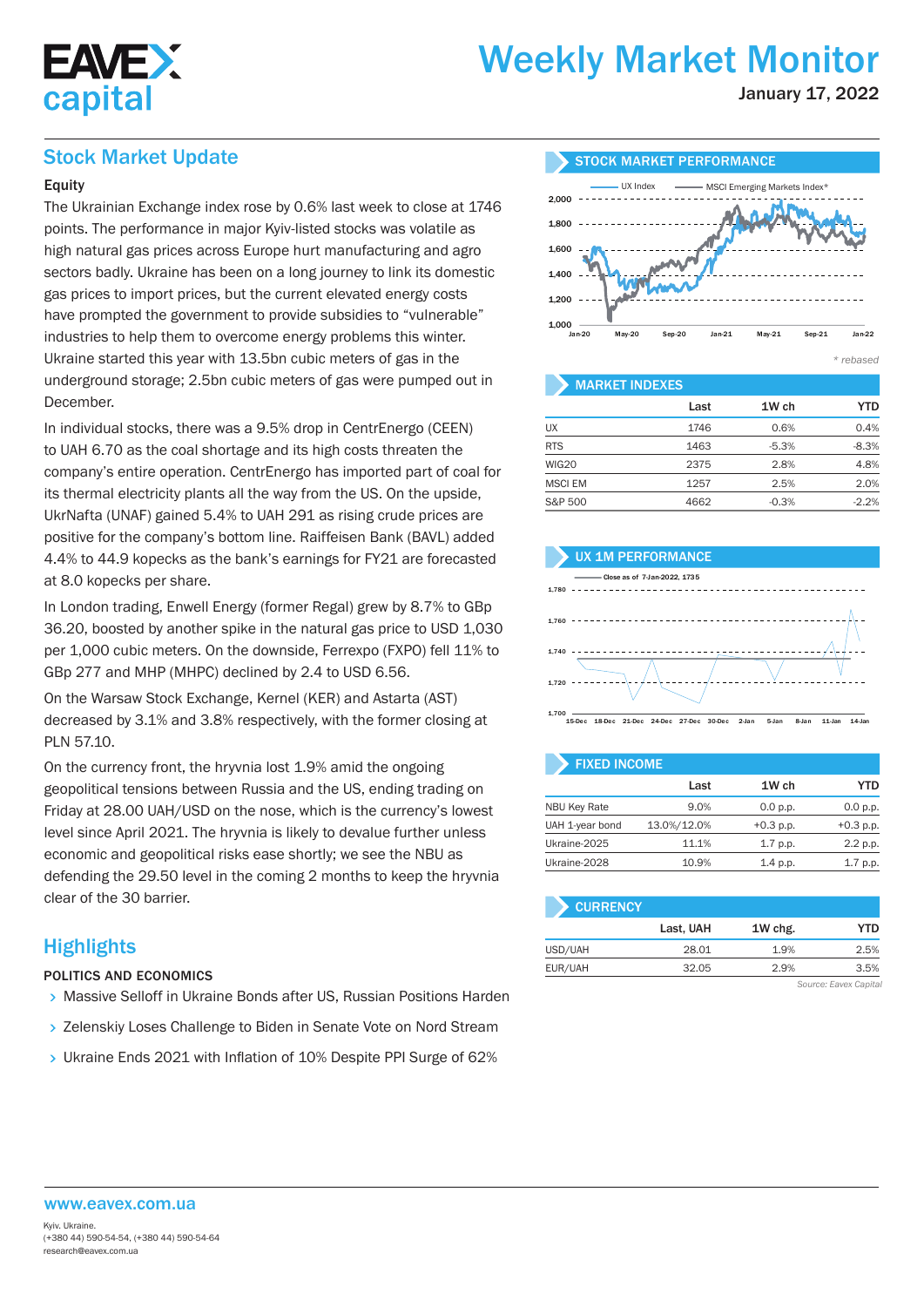

# Politics and Economics

January 17, 2022

#### Massive Selloff in Ukraine Bonds after US, Russian Positions Harden

by Will Ritter w.ritter@eavex.com.ua

#### NEWS

Ukrainian sovereign bonds suffered stunning losses last week after talks in Geneva and Brussels involving the US, NATO and Russia failed to yield any progress in easing the standoff caused by Russian demands to end NATO expansion and withdraw forces from NATO countries in Eastern Europe. Sovereign yields shot up into the double digits amid drops in price that exceeded 10% in some issues, in a wave of selling that was reminiscent of the initial COVID-19 market panic in March 2020. The long-term benchmark Ukraine-32s ended the week down by 9.4% at 79.3 cents on the dollar, implying a yield of 10.9%, while shorter issues reached yields in the 12-14% range. Investors feared the increased likelihood of military action by Russia, which has built up its forces near the Ukrainian border on three sides. However, the Kremlin denied that is has an intention to launch an invasion. Meanwhile, the US Defense Department announced on Friday (Jan 14) that it had received intelligence that Russia is planning to conduct a "false flag" attack against its own forces in Moldova and/or the occupied Donbass, which it intends to blame on Ukraine in order to justify an invasion.

#### **COMMENTARY**

We suppose that the Kremlin is fully aware that Ukraine has no chance to join NATO, and therefore we see Russia as trying to disguise from the West what it actually wants to gain from its current power play. We continue to believe that Russia will not launch an unprovoked attack against Ukraine, as the costs of such a move in terms of the Western response will simply be too high for the Putin regime to bear. On the other hand, we also see the hard US & NATO stance of defending Ukraine's right to join NATO, despite the alliance having no intention to invite Ukraine in, as a curious ideological position with little benefit and considerable risk. We cannot rule out that the Putin regime has begun acting recklessly and aggressively because it is under some kind of heavy internal pressure which is not visible from the outside. We continue to believe that the Kremlin's real underlying strategy is the same as it has been for the last 8 years - to destabilize Ukraine internally by exploiting the country's domestic political divisions, including by enabling the most hard-line nationalist elements in the political spectrum. Indeed, Western governments have been expressing their alarm over President Zelenskiy's apparent vendetta against his predecessor Petro Poroshenko at a time when the country's two most prominent pro-Western politicians should be putting up a front of unity. Poroshenko is due to return to Kyiv today (Jan 17) from Warsaw and is facing arrest on treason charges brought against him by the General Prosecutor's Office.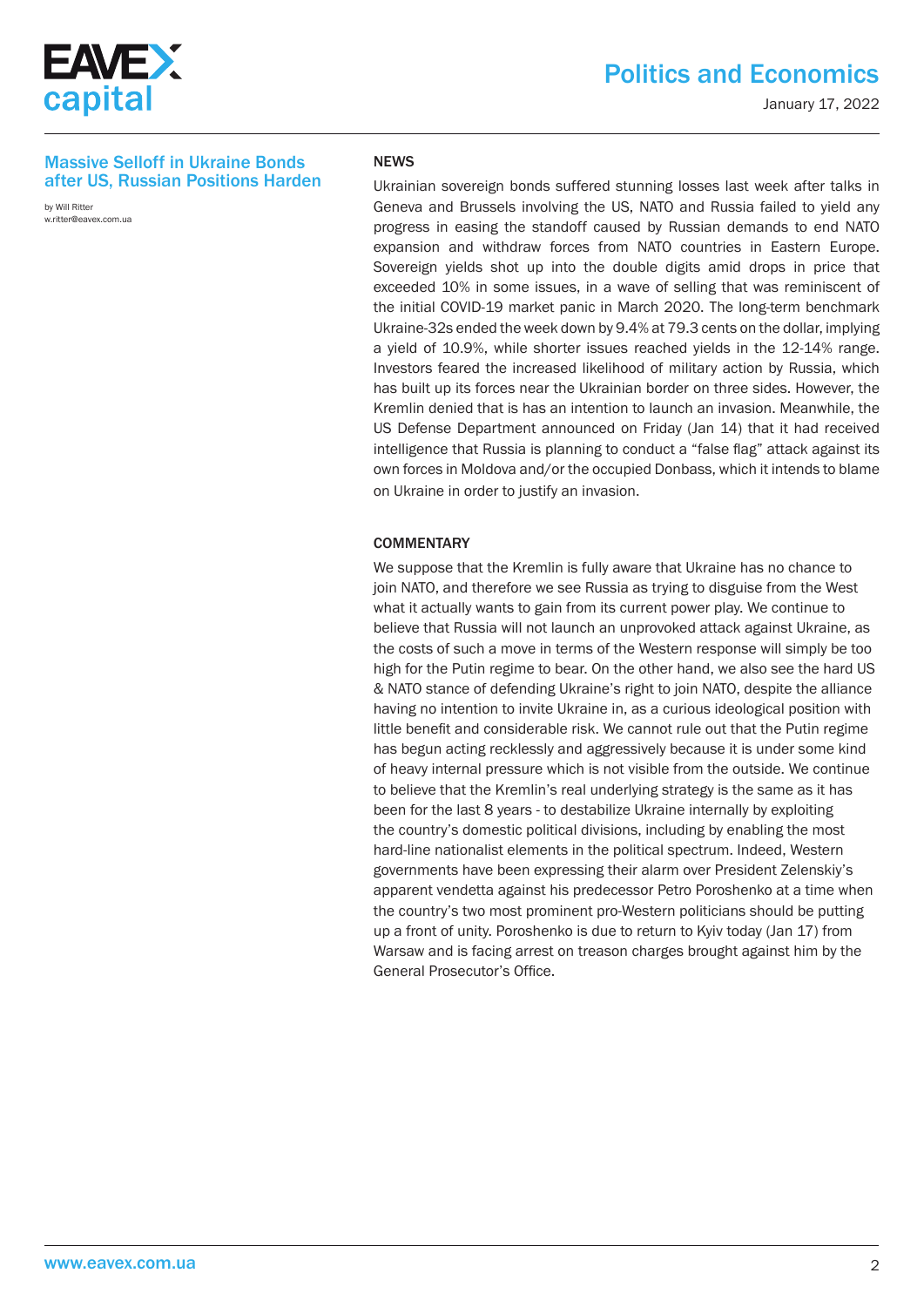

# Politics and Economics

January 17, 2022

#### Zelenskiy Loses Challenge to Biden in Senate Vote on Nord Stream

by Will Ritter w.ritter@eavex.com.ua

#### NEWS

The US Senate on Thursday (Jan 13) rejected a bill that would have placed new sanctions on the Nord Stream 2 energy pipeline from Russia to Germany, aimed at blocking the project from coming into service. The bill failed by a margin of 55-44 (it required 60 votes to pass) despite the personal lobbying of senators by President Zelenskiy and Ukrainian energy officials. The measure was strongly opposed by the Biden administration, which conducted its own campaign to keep Democratic Party senators in line. Senator Christopher Murphy, a close Biden ally, openly criticized Zelenskiy's attempted intervention in the vote, saying Zelenskiy "mis-reads US politics". The Biden administration contended that sanctions against a key European ally (Germany) would be damaging from a diplomatic standpoint, and also said that it needs to hold the threat of blocking Nord Stream 2 in reserve as leverage to prevent Russia from making aggressive military moves against Ukraine. The bill was sponsored by Republican senator Ted Cruz and was supported by the entire Republican Senate caucus, joined by 6 Democrats.

#### **COMMENTARY**

It looks quite absurd to us that Zelenskiy actively joined with US Republicans in trying to blow up the Biden administration's strategy for defending Ukraine from Russian attack. The comments from Sen. Murphy, though understated, indicate the clear annoyance of the US administration with what it likely sees as Zelenskiy's lack of strategic competence. In our view, Zelenskiy is clearly missing the forest for the trees here, as he appears to be motivated by the relatively paltry sum of USD 1.5bn per year in natgas transit fees which Ukraine stands to lose from Nord Stream 2, rather than by maintaining strong relations with the US administration at a time when Washington and Kyiv absolutely need to be on the same page. Despite Biden's current domestic political difficulties, he showed rather emphatically that he is still firmly in charge of US foreign policy by preventing Democratic defections and shutting down Cruz's bill. In the larger scheme of the current confrontation between the West and Russia, the squabbling over Nord Stream 2 is a mere sideshow.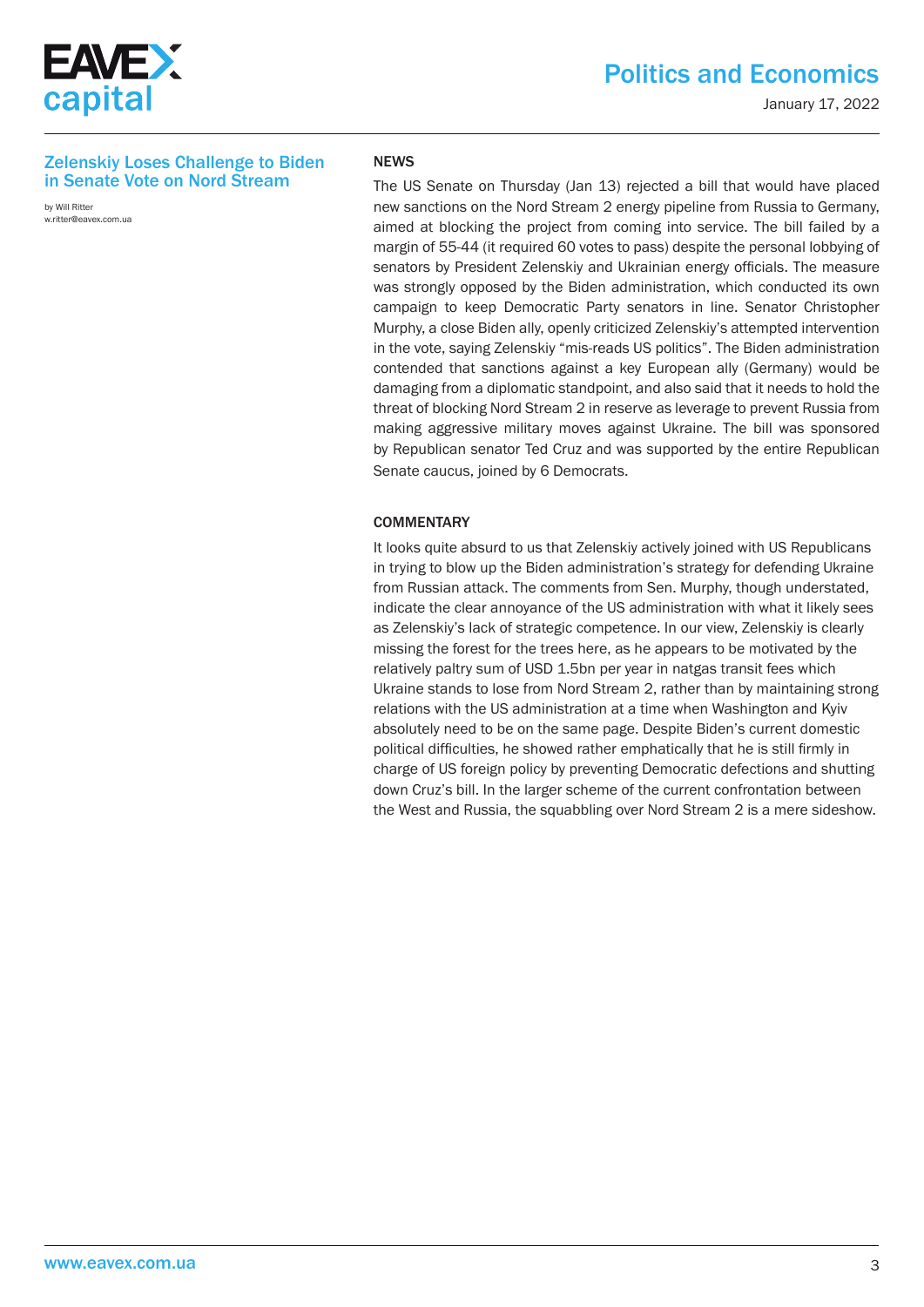

### Ukraine Ends 2021 with Inflation of 10% Despite PPI Surge of 62%

by Dmitry Churin d.churin@eavex.com.ua

#### **NEWS**

Ukraine's officially reported consumer price inflation has come in at 10.0% YoY for full-year 2021 following the December data published by the State Statistics Committee (UkrStat) last week. The rolling 12-month inflation figure accelerated from 6.1% in January to 10.9% in October with a moderate contraction in the November-December period due to the high comparison base. Major consumer price categories showed the following full-year performances: food +12.7%, clothing -3.5%, utility services +9.8%, healthcare +6.1%. The highest jump in subcategories was in sunflower oil, which jumped in price by 38.8% in 2021. For December alone, the CPI index moved up by 0.6% MoM. Meanwhile, in producer prices, there was a huge 62% YoY hike in 2021. In major producer price categories, extraction sector prices grew by 56%, aggregate manufacturing prices increased by 28%, and utility sector prices surged by 2.9х YoY over 2021.



*Source: State Statistics Committee*

#### **COMMENTARY**

The actual FY21 consumer inflation came above the government's target of 7.3% YoY inflation, while falling exactly in line with our initial forecast of 10.5% YoY figure. The main factor behind the higher inflation last year was a substantial increase in food and energy prices worldwide. Our current projection for consumer inflation in 2022 is 9.5%, which should be considered as quite an optimistic scenario as huge producer price index growth last year is expected to translate into a corresponding increase in final consumer goods prices this year.

A separate big challenge for Ukraine in 2022 is natural gas imports. The country started the year with 13.5bn cubic meters (cu-m) of gas in the underground storages, while in December alone there was 2.5bn cu-m taken from the storages. Currently the gas price benchmark in Europe stands at USD 1,030 per 1,000 cu-m, which is three times higher than a year ago. Ukraine's energy-inefficient economy is struggling to bear this high natural gas price, forcing the government to subsidize households and certain industries.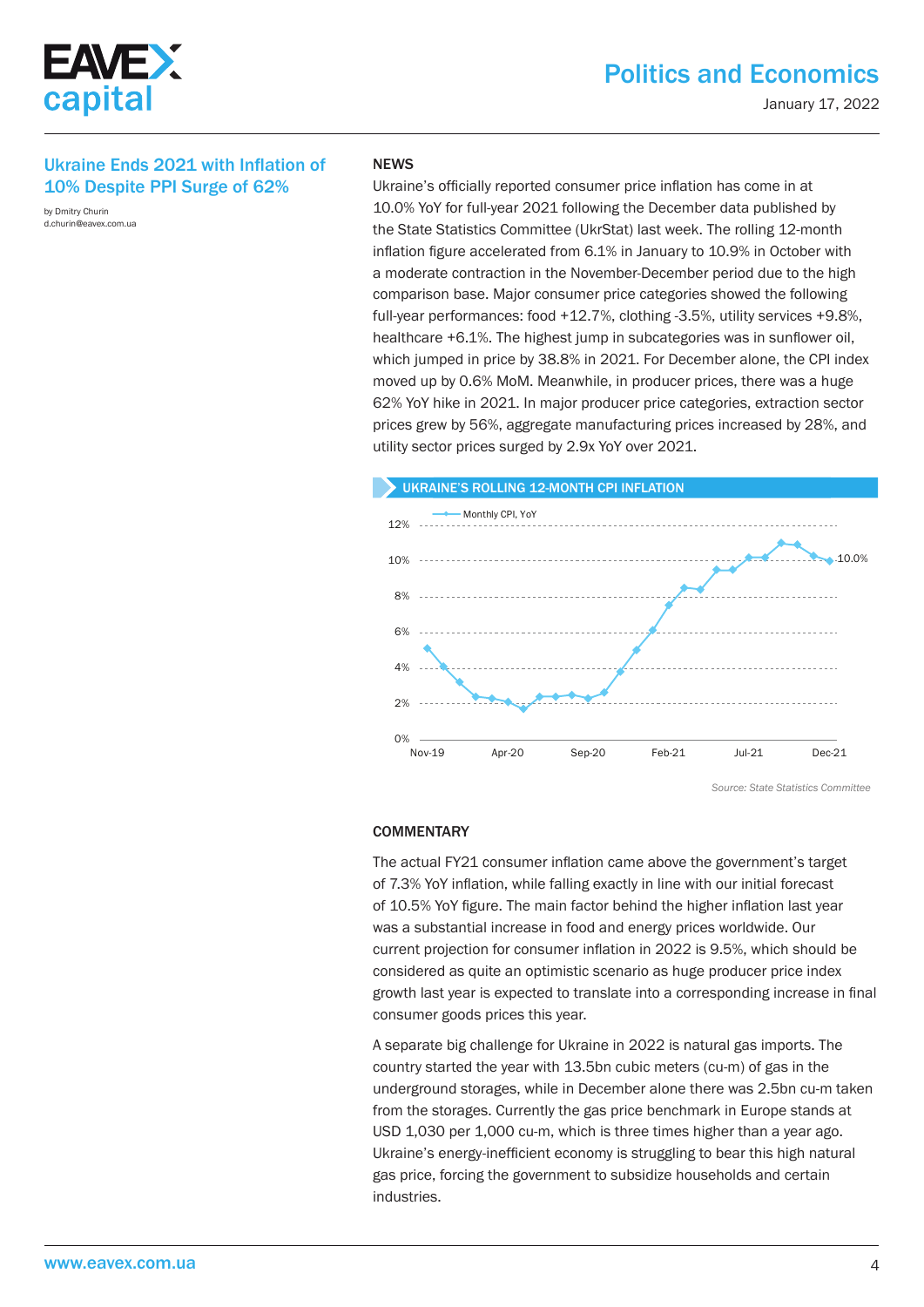

# Recommendations

January 17, 2022

#### EAVEX RECOMMENDATIONS

| Name                         | <b>Ticker</b>  | Price,<br>per share | Target price,<br>per share | Upside, % |             | Rating Commentary                                                                                                                                                                                                                                                                                                                                                                                                                                                                                                                                                                                                                                                                                                                                                                                                                        |
|------------------------------|----------------|---------------------|----------------------------|-----------|-------------|------------------------------------------------------------------------------------------------------------------------------------------------------------------------------------------------------------------------------------------------------------------------------------------------------------------------------------------------------------------------------------------------------------------------------------------------------------------------------------------------------------------------------------------------------------------------------------------------------------------------------------------------------------------------------------------------------------------------------------------------------------------------------------------------------------------------------------------|
| Agriculture                  |                |                     |                            |           |             |                                                                                                                                                                                                                                                                                                                                                                                                                                                                                                                                                                                                                                                                                                                                                                                                                                          |
| Kernel                       | <b>KER PW</b>  | 57.1                | 83.0                       | 45%       | <b>BUY</b>  | Kernel Holding, Ukraine's largest sunflower oil producer and grain trader, doubled its EBITDA for full-<br>year 2021 (the company's financial year runs from July to June) to USD 929mn, implying the EBITDA<br>margin of 16.5% compared to 10.8% a year ago. Kernel's revenue rose 37% YoY to USD 5.65bn and<br>net profit surged by 4.3x YoY to a record high of USD 513mn in the full year.                                                                                                                                                                                                                                                                                                                                                                                                                                           |
|                              |                |                     |                            |           |             | The company claimed that it enjoyed a high capacity utilization of its grain export value chain and a<br>healthy infrastructure business margin. We have a BUY recommendation for Kernel with a target price<br>of PLN 83.00 per share based on the group's expanded business operations, which have yet to be<br>reflected in the share price.                                                                                                                                                                                                                                                                                                                                                                                                                                                                                          |
| <b>MHP</b>                   | <b>MHPC LI</b> | 6.6                 | 11.5                       | 75%       | <b>BUY</b>  | Although MHP's business has not not suffered much from the COVID-19 crisis, the MHPC stock has<br>tumbled by near 30% in 2020 as investors fear that the company's quite large debt burden could<br>become unsustainable at some point. MHP's total debt was USD 1.46bn as of 31 Dec 2020. The Net<br>Debt/EBITDA ratio was 3.7x as of 1 Jan 2021, up from 3,0x as of 1 Jan 2020. We now forecast that<br>MHP will be able to increase its net revenue by 12% YoY to USD 2.14bn this year and to earn a net<br>profit of USD 240mn as poultry prices bounce back.                                                                                                                                                                                                                                                                        |
| Astarta                      | <b>AST PW</b>  | 40.3                |                            |           | U/R         | The AST stock surged after the company managed to improve its debt to EBITDA ratio. Net Debt<br>reduced to EUR 175mn corresponding to Net debt/EBITDA (LTM) of 1.6x at the end of 9M20. Back in<br>2019 Astarta's Net debt/EBITDA topped an unsustainable level of 5.6x.                                                                                                                                                                                                                                                                                                                                                                                                                                                                                                                                                                 |
| Agroton                      | <b>AGT PW</b>  | 6.70                | 12.0                       | 79%       | <b>BUY</b>  | Agroton unveiled a strategy to increase its land bank securing additional lease rights and by acquiring<br>companies that control land plots in Luhansk and Kharkiv region.<br>Agroton reported that its net profit was USD 11.7mn (PLN 2.06 per share) in 2020. In our view, Agroton<br>currently has a fairly healthy financial position, with an estimated net cash position of USD 25mn. The<br>company continues to invest in growth, spending USD 3.8mn on CapEx in FY20.                                                                                                                                                                                                                                                                                                                                                          |
| Iron Ore                     |                |                     |                            |           |             |                                                                                                                                                                                                                                                                                                                                                                                                                                                                                                                                                                                                                                                                                                                                                                                                                                          |
| Ferrexpo                     | <b>FXPO LN</b> | 277                 | 280                        | 1%        | <b>SELL</b> | High iron ore prices are due for a correction as Chinese demand for the steelmaking ingredient is<br>expected to ease, though aggressive speculation through iron ore derivative trading could thwart that<br>outcome. The benchmark 62% Fe iron ore prices surged by 70% YoY to a level of USD 160 per tonne in<br>2020. We currently forecast that Ferrexpo's net profit will decline by 18% YoY in FY21 to USD 520mn.                                                                                                                                                                                                                                                                                                                                                                                                                 |
| <b>Specialized Machinery</b> |                |                     |                            |           |             |                                                                                                                                                                                                                                                                                                                                                                                                                                                                                                                                                                                                                                                                                                                                                                                                                                          |
| Motor Sich                   | <b>MSICH</b>   | 5390                |                            |           | U/R         | There was little clarity on the situation regarding Motor Sich's (MSICH) nationalization. No mechanism<br>of compensation for existing shareholders was announced after the Kyiv District Court arrested 100%<br>of the shares of Motor Sich and appointed a special state agency to manage the company.<br>The shares of Motor Sich remained frozen due to an ongoing investigation conducted the Ukrainian<br>Security Service (SBU) regarding change in the controlling shareholder of the company.                                                                                                                                                                                                                                                                                                                                   |
| Oil & Gas                    |                |                     |                            |           |             |                                                                                                                                                                                                                                                                                                                                                                                                                                                                                                                                                                                                                                                                                                                                                                                                                                          |
| <b>UkrNafta</b>              | <b>UNAF</b>    | 291                 | 350                        | 20%       | <b>BUY</b>  | In case of continued high crude prices, we believe UkrNafta's profitability for 4Q will be at 40% on the<br>EBITDA level, bringing net profit for the full year to UAH 5.2bn. This would imply earnings per share of<br>UAH 95.90, and taking into account the company's current stock price, it gives a very attractive P/E<br>multiple.                                                                                                                                                                                                                                                                                                                                                                                                                                                                                                |
| Enwell Energy (ex-Regal)     | <b>ENW LN</b>  | 36.2                |                            |           | U/R         |                                                                                                                                                                                                                                                                                                                                                                                                                                                                                                                                                                                                                                                                                                                                                                                                                                          |
| <b>Power Utilities</b>       |                |                     |                            |           |             |                                                                                                                                                                                                                                                                                                                                                                                                                                                                                                                                                                                                                                                                                                                                                                                                                                          |
| DonbasEnergo                 | <b>DOEN</b>    | 29.0                |                            |           | U/R         | The company confirmed its strategic plan to modernize one of its power units at the Slavyansk plant<br>by 2022.                                                                                                                                                                                                                                                                                                                                                                                                                                                                                                                                                                                                                                                                                                                          |
| CenterEnergo                 | <b>CEEN</b>    | 6.70                |                            |           | U/R         | Persisting uncertainty about whether CentrEnergo can really be privatized at a fair price has made the<br>company a hostage of Ukrainian behind-the-scenes politics. Currently CentrEnergo is in a process to be<br>integrated with the state coal mines to get cheaper fuel for its power stations. The integration is set to<br>be completed in 2H21.                                                                                                                                                                                                                                                                                                                                                                                                                                                                                  |
| <b>Banks</b>                 |                |                     |                            |           |             |                                                                                                                                                                                                                                                                                                                                                                                                                                                                                                                                                                                                                                                                                                                                                                                                                                          |
| Raiffeisen Bank Aval         | <b>BAVL</b>    | 0.449               | 0.42                       | $-6%$     | <b>HOLD</b> | Raiffeisen Bank Aval (BAVL) announced that it will distribute 50% of its FY20 net profit as a dividend,<br>far lower than what was expected. Although this still implies a solid 3.31 kopeck dividend per share,<br>the bank disappointed minority investors; we had projected a 5.96 kopeck dividend. The bank set the<br>ex-rights date for dividend on Jun 8.<br>Raiffeisen Bank Aval, the Ukrainian subsidiary of Vienna-based Raiffeisen International, decreased<br>its net profit by 14% YoY to UAH 4.1bn in FY20, which implied earnings per share of 6.63 kopecks.<br>Raiffeisen Aval has been the most dividend-rich stock in the Ukrainian equity universe since 2016. The<br>stock's dividend yield in 2017 was 20% and in 2018 it was around 22%. The bank paid 6.95 kopecks in<br>dividend per share from FY19 net profit. |

 *Source: Eavex Research*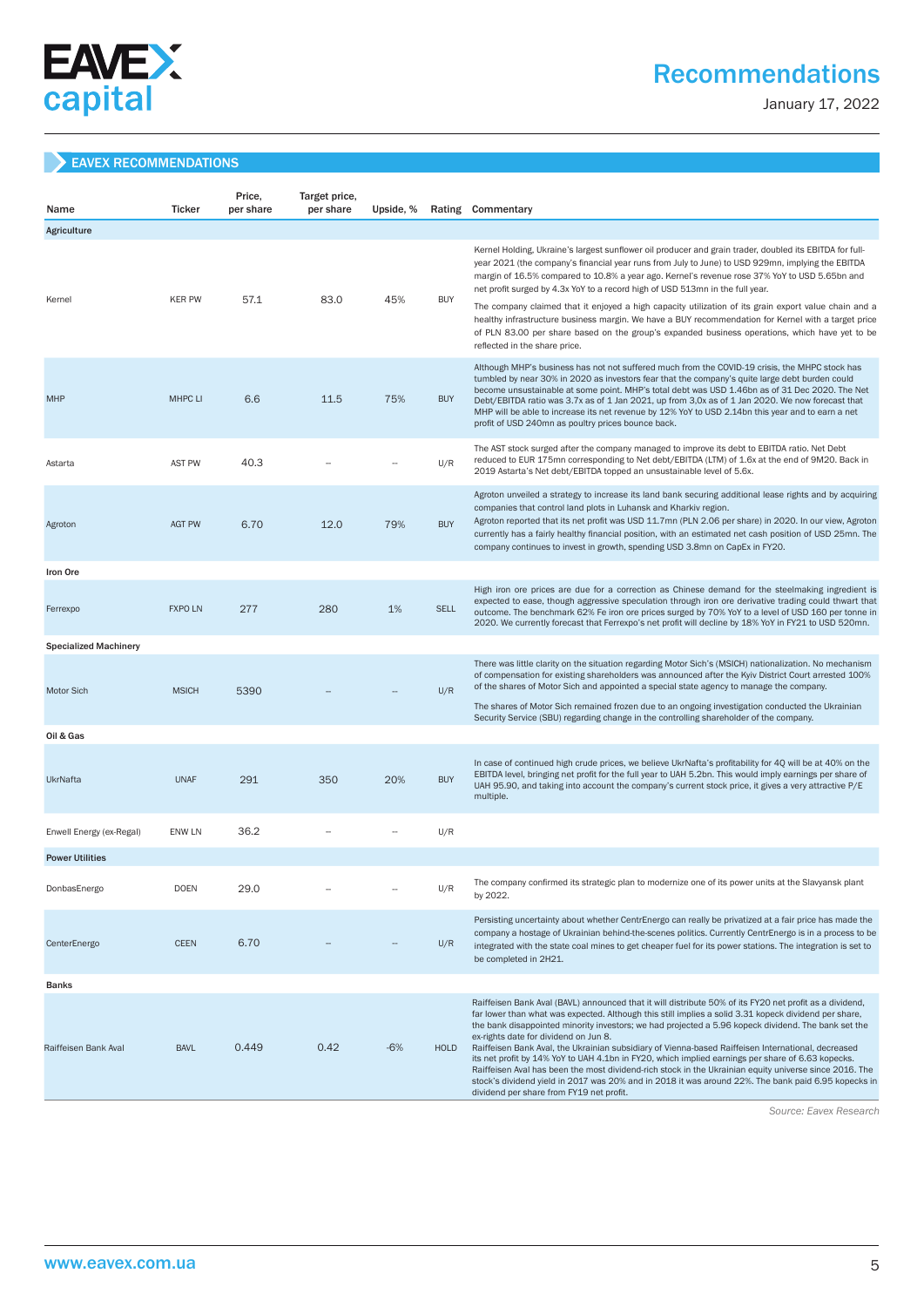

January 17, 2022

# QUOTES AND MULTIPLES

| Name                         | <b>Ticker</b> | Today, |          | Absolute performance | <b>MCap</b>       | EV                |                   | P/E          | EV/EBITDA  | EV/Sales     |
|------------------------------|---------------|--------|----------|----------------------|-------------------|-------------------|-------------------|--------------|------------|--------------|
|                              |               | UAH*   | 1W       | YtD                  | USD <sub>mn</sub> | USD <sub>mn</sub> | <b>Free float</b> | 2020 2021E   | 2020 2021E | 2021E        |
| UX Index                     | <b>UX</b>     | 1746   | 0.6%     | 0.4%                 |                   |                   |                   |              |            |              |
| Iron Ore Mining              |               |        |          |                      |                   |                   |                   |              |            |              |
| Ferrexpo                     | <b>FXPO</b>   | 277    | $-11.1%$ | $-7.3%$              | 2219              | 2215              | 24.0%             | 3.5          | 2.0<br>2.6 | 1.5<br>1.0   |
| <b>Railcar Manufacturing</b> |               |        |          |                      |                   |                   |                   |              |            |              |
| Kryukiv Wagon                | <b>KVBZ</b>   | 19.0   | 0.0%     | 0.0%                 | 78                | 51                | 5.0%              | 9.1 14.9     | 3.9        | 5.2<br>0.3   |
| <b>Specialized Machinery</b> |               |        |          |                      |                   |                   |                   |              |            |              |
| Turboatom                    | <b>TATM</b>   | 3.5    | 0.0%     | 19.2%                | 52                | 49                | 3.8%              | 6.2<br>16.7  | 1.0        | 0.9<br>2.3   |
| Motor Sich                   | <b>MSICH</b>  | 5390   | 0.0%     | 0.0%                 | 400               | 378               | 24.0%             | 12.7<br>17.1 | 3.7        | 4.2<br>1.1   |
| Oil & Gas                    |               |        |          |                      |                   |                   |                   |              |            |              |
| UkrNafta                     | <b>UNAF</b>   | 291    | 5.4%     | 7.7%                 | 563               | 532               | 3.0%              | 3.6          | 3.0<br>1.7 | 1.8<br>0.4   |
| Enwell Energy (ex-Regal)     | <b>ENW</b>    | 36.2   | 8.7%     | 3.4%                 | 158               | 104               | 21.6%             | 52.6<br>17.5 | 4.0        | 1.7<br>3.5   |
| <b>Power Utilities</b>       |               |        |          |                      |                   |                   |                   |              |            |              |
| Centrenergo                  | <b>CEEN</b>   | 6.70   | $-9.5%$  | 6.3%                 | 88                | 59                | 21.7%             | 38.9         | neg<br>3.5 | 0.1<br>neg   |
| Donbasenergo                 | <b>DOEN</b>   | 29.00  | 0.0%     | 0.0%                 | 24                | 23                | 14.2%             | 22.7         | neg<br>2.7 | 0.1<br>neg   |
| <b>Consumer</b>              |               |        |          |                      |                   |                   |                   |              |            |              |
| MHP                          | <b>MHPC</b>   | 6.56   | $-2.4%$  | $-3.2%$              | 693               | 1984              | 32.5%             | neg          | 5.8<br>2.4 | 0.9<br>3.2   |
| Kernel                       | <b>KER</b>    | 57.10  | $-3.1%$  | $-2.7%$              | 1,146             | 1982              | 61.8%             | 2.2          | 2.8<br>2.1 | 2.4<br>0.4   |
| Astarta                      | <b>AST</b>    | 40.30  | $-3.8%$  | $-5.0%$              | 254               | 429               | 37.0%             | 30.7<br>24.2 | 3.5        | 0.8<br>3.2   |
| Avangardco                   | <b>AVGR</b>   | 0.02   | 0%       | 0.0%                 | $\mathbf{1}$      | 333               | 22.5%             | neg          | 18<br>neg  | 3.0<br>20    |
| Agroton                      | AGT           | 6.70   | $-1.5%$  | $-1.5%$              | 37                | 12                | 25.0%             | 3.1          | 2.8<br>0.4 | 0.4<br>0.2   |
| <b>Banks</b>                 |               |        |          |                      |                   |                   |                   |              | Price/Book | Price/Assets |
| Raiffeisen Bank Aval         | <b>BAVL</b>   | 0.449  | 4.4%     | $-2.4%$              | 986               |                   | 1.8%              | 6.5          | 5.7<br>2.2 | 2.0<br>0.25  |

 *Source: UX. PFTS. LSE. WSE. Eavex Research* 

*\* companies listed abroad are in traded currency*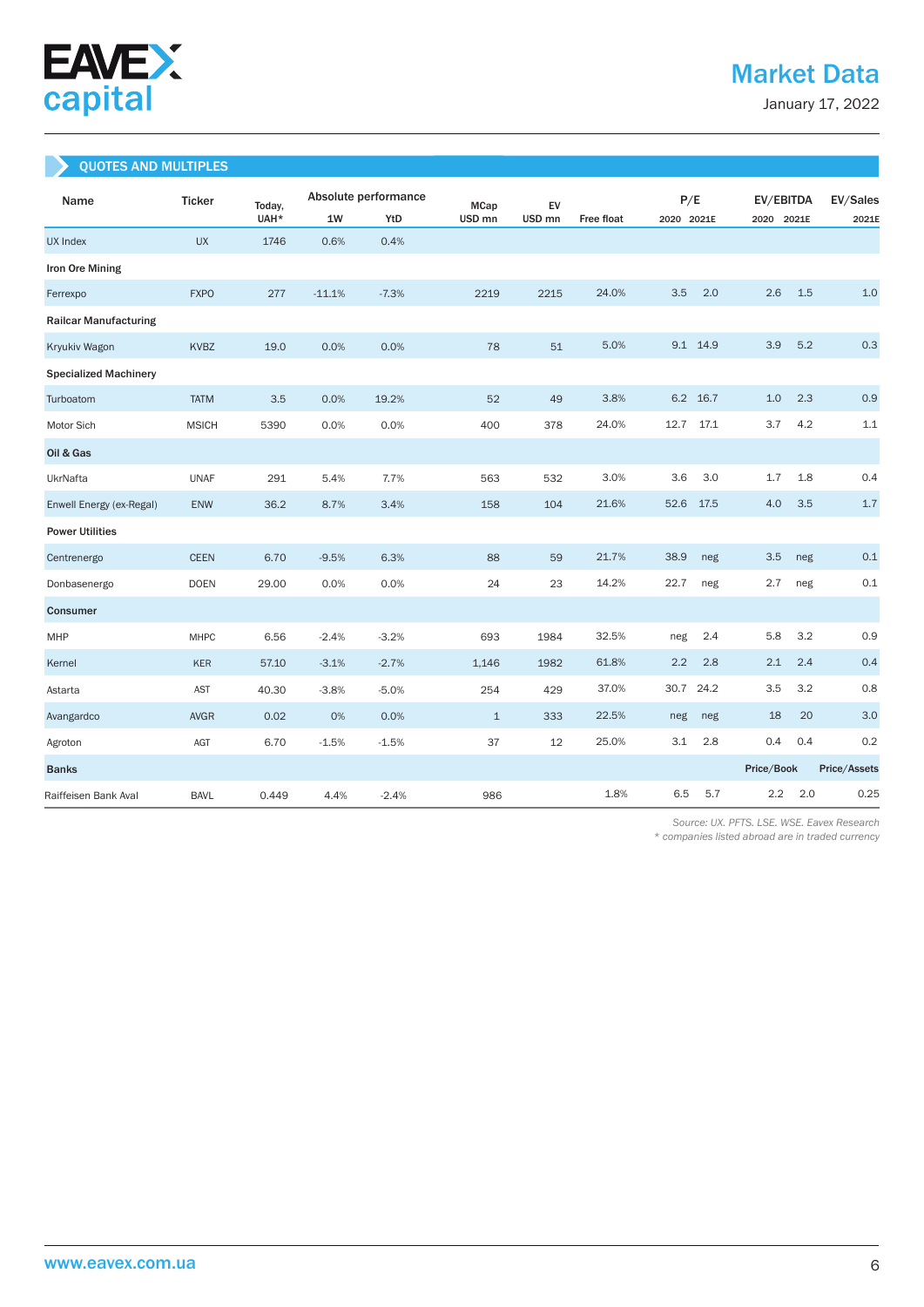

# Market Data

January 17, 2022

#### MAIN FINANCIAL FORECASTS, USD mn

| Name                         | <b>Ticker</b> |      | <b>Net Sales</b>    |       | <b>EBITDA</b>  |                     | <b>EBITDA</b> margin |                     | <b>Net Profit</b> |                   |                | Net Profit margin |                         |          |         |         |
|------------------------------|---------------|------|---------------------|-------|----------------|---------------------|----------------------|---------------------|-------------------|-------------------|----------------|-------------------|-------------------------|----------|---------|---------|
|                              |               | 2019 | 2020                | 2021E | 2019           | 2020                | 2021E                | 2019 2020           |                   | 2021E             | 2019           | 2020              | 2021E                   | 2019     | 2020    | 2021E   |
| <b>Iron Ore Mining</b>       |               |      |                     |       |                |                     |                      |                     |                   |                   |                |                   |                         |          |         |         |
| Ferrexpo                     | <b>FXPO</b>   | 1507 | 1700                | 2300  | 586            | 859                 | 1,450                | 38.9%               | 50.5%             | 63.0%             | 403            | 635               | 1,100                   | 26.7%    | 37.4%   | 47.8%   |
| <b>Railcar Manufacturing</b> |               |      |                     |       |                |                     |                      |                     |                   |                   |                |                   |                         |          |         |         |
| Kryukiv Wagon                | KVBZ          | 292  | 223                 | 192   | 38             | 13                  | 10                   | 13.0%               | 5.9%              | 5.2%              | 31             | 9                 | 5                       | 10.5%    | 3.8%    | 2.7%    |
| <b>Specialized Machinery</b> |               |      |                     |       |                |                     |                      |                     |                   |                   |                |                   |                         |          |         |         |
| Turboatom                    | <b>TATM</b>   | 110  | 105                 | 52    | 49             | 52                  | 21                   | 45.0%               | 49.1%             | 40.7%             | 12             | 8                 | 3                       | 11.1%    | 8.0%    | 6.0%    |
| Motor Sich                   | <b>MSICH</b>  | 358  | 353                 | 338   | 19             | 102                 | 90                   | 5.2%                | 29.1%             | 26.5%             | $-14$          | 32                | 23                      | $-3.8%$  | 8.9%    | 6.9%    |
| Oil & Gas                    |               |      |                     |       |                |                     |                      |                     |                   |                   |                |                   |                         |          |         |         |
| <b>Ukrnafta</b>              | <b>UNAF</b>   | 1098 | 1319                | 1286  | $-115$         | 320                 | 291                  | $-10.5%$            | 24.3%             | 22.6%             | $-158$         | 158               | 186                     | $-14.4%$ | 12.0%   | 14.4%   |
| Regal Petroleum              | <b>RPT</b>    | 50   | 55                  | 62    | 22             | 26                  | 30                   | 44.0%               | 47.3%             | 48.4%             | 10             | 3                 | 9                       | 20.0%    | 5.5%    | 14.5%   |
| <b>Electric Utilities</b>    |               |      |                     |       |                |                     |                      |                     |                   |                   |                |                   |                         |          |         |         |
| Centrenergo                  | <b>CEEN</b>   | 589  | 764                 | 513   | $-69$          | 17                  | $-12$                | $-11.7%$            | 2.2%              | $-2.3%$           | $-77$          | $\overline{2}$    | $-31$                   | $-13.1%$ | 0.3%    | $-6.0%$ |
| Donbasenergo                 | <b>DOEN</b>   | 249  | 256                 | 258   | 8              | 9                   | $-1$                 | 3.1%                | 3.3%              | $-0.6%$           | $-3$           | $\mathbf{1}$      | $-8$                    | $-1.1%$  | 0.4%    | $-3.0%$ |
| Consumer                     |               |      |                     |       |                |                     |                      |                     |                   |                   |                |                   |                         |          |         |         |
| <b>MHP</b>                   | <b>MHPC</b>   | 2056 | 1911                | 2140  | 376            | 340                 | 620                  | 18.3%               | 17.8%             | 29.0%             | 215            | $-133$            | 290                     | 10.5%    | $-7.0%$ | 13.5%   |
| Kernel (FY19, FY20, FY21)    | <b>KER</b>    | 4107 | 5647                | 5082  | 443            | 929                 | 836                  | 10.8%               | 16.5%             | 16.5%             | 118            | 513               | 410                     | 2.9%     | 9.1%    | 8.1%    |
| Astarta                      | <b>AST</b>    | 497  | 484                 | 517   | 86             | 122                 | 136                  | 17.4%               | 25.1%             | 26.3%             | $\overline{2}$ | 8                 | 11                      | 0.4%     | 1.7%    | 2.0%    |
| Avangardco                   | <b>AVGR</b>   | 135  | 120                 | 110   | 17             | 19                  | 17                   | 12.6%               | 15.8%             | 15.5%             | $\overline{2}$ | $-5$              | $-10$                   | 1.5%     | $-4.2%$ | $-9.1%$ |
| Agroton                      | AGT           | 54   | 68                  | 74    | $\overline{2}$ | 33                  | 31                   | 4.1%                | 48.2%             | 41.3%             | 5              | 12                | 13                      | 9.5%     | 17.4%   | 17.4%   |
| <b>Banks</b>                 |               |      | <b>Total Assets</b> |       |                | <b>Total Equity</b> |                      | <b>Total Income</b> |                   | <b>Net Profit</b> |                |                   | <b>Return on Equity</b> |          |         |         |
| Raiffeisen Bank Aval         | <b>BAVL</b>   | 3495 | 3795                | 3925  | 550            | 456                 | 484                  | 280                 | 271               | 249               | 185            | 151               | 174                     | 33.6%    | 33.2%   | 35.9%   |

 *Source: Eavex Research*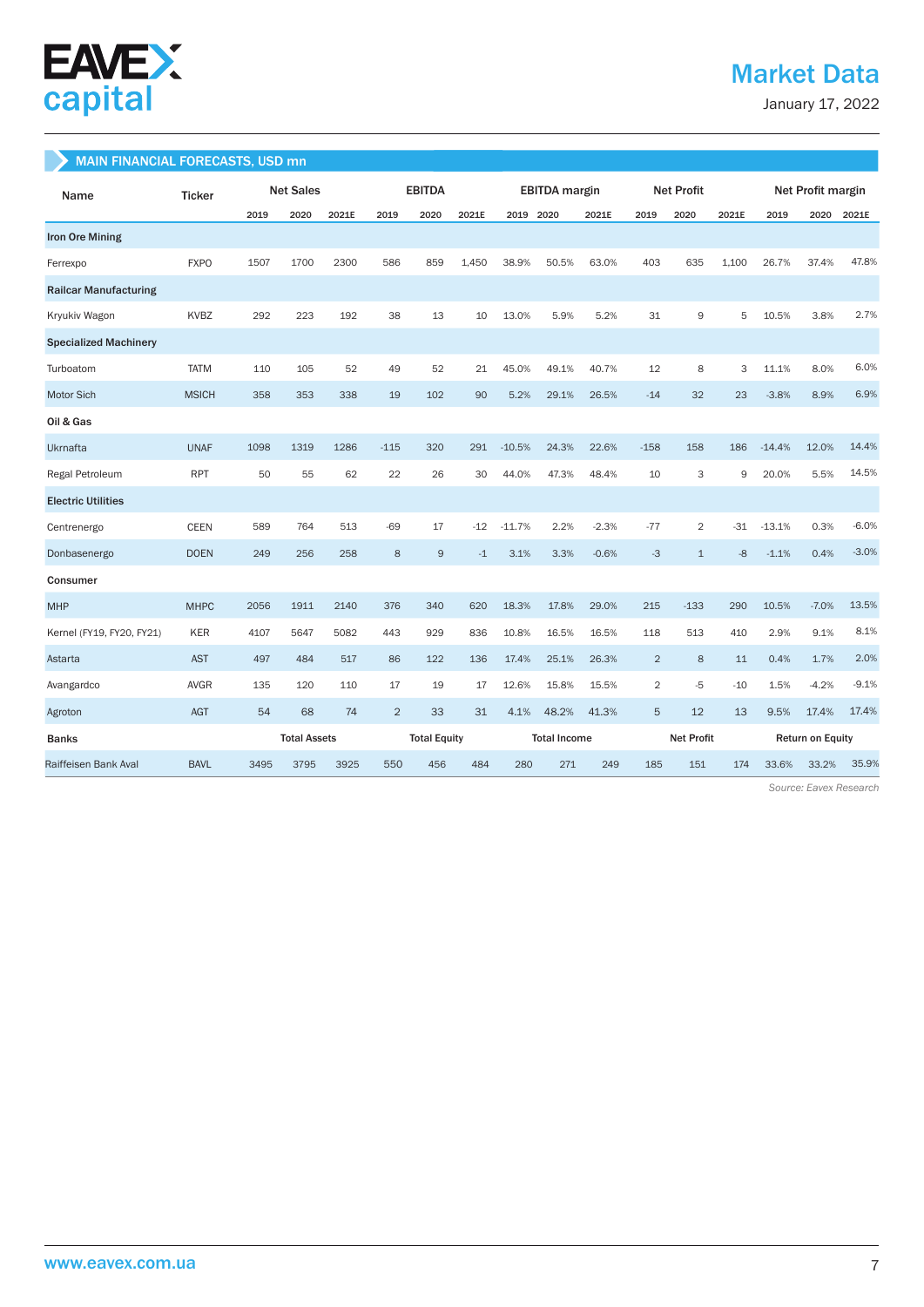

### UKRAINIAN DOMESTIC BONDS

|                              |             |             |           |           | Coupon |                      | Volume    |
|------------------------------|-------------|-------------|-----------|-----------|--------|----------------------|-----------|
| <b>Issue</b>                 | Price (Bid) | Price (Ask) | YTM (Bid) | YTM (Ask) | Period | <b>Maturity Date</b> | UAH mn    |
| <b>UAH denominated Bonds</b> |             |             |           |           |        |                      |           |
| UA4000204002                 | 101.3       | 102.0       | 11.8%     | 10.8%     | S/A    | 11 May 2022          | 12,917    |
| UA4000218325                 | 99.7        | 100.2       | 12.2%     | 11.2%     | S/A    | 20 Jul 2022          | 13,415    |
| UA4000199210                 | 101.0       | 101.6       | 13.0%     | 12.0%     | S/A    | 12 Oct 2022          | 14,993    |
| UA4000201255                 | 104.1       | 105.1       | 13.1%     | 12.3%     | S/A    | 24 May 2023          | 6,470     |
| UA4000207880                 | 93.3        | 95.2        | 13.8%     | 12.8%     | S/A    | 22 May 2024          | 18,105    |
| UA4000204150                 | 102.4       | 103.4       | 15.4%     | 15.0%     | S/A    | 26 Feb 2025          | 41,080    |
| UA4000207518                 | 81.6        | 82.6        | 15.5%     | 15.2%     | S/A    | 20 May 2027          | 7,018     |
|                              |             |             |           |           |        |                      |           |
| <b>USD denominated Bonds</b> |             |             |           |           |        |                      |           |
| UA4000218333                 | 99.9        | 100.4       | 3.8%      | 3.2%      | S/A    | 14 Jul 2022          | USD 336mn |

*Source: TR Data, Eavex Research*